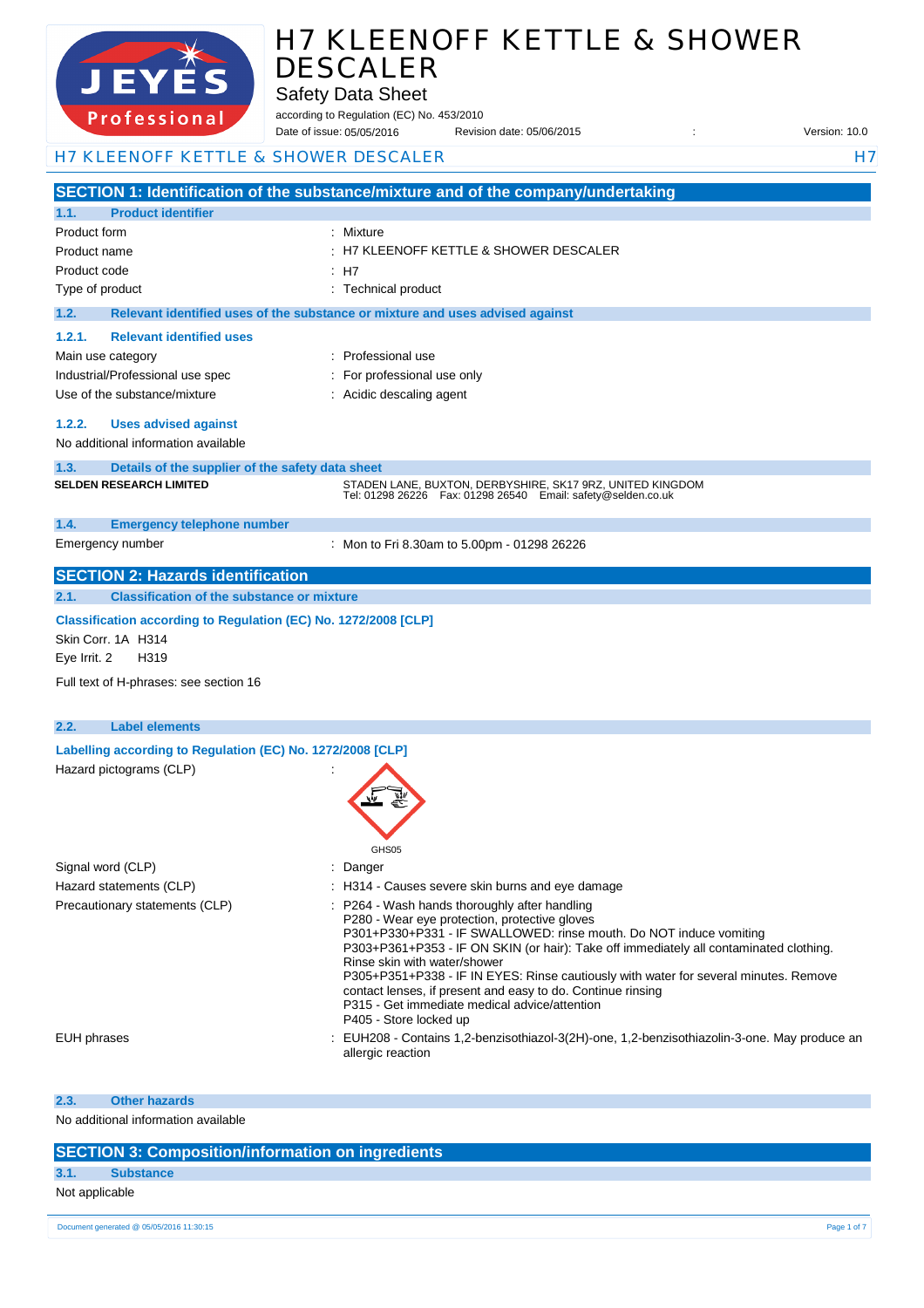## Safety Data Sheet

according to Regulation (EC) No. 453/2010

| <b>Name</b> | <b>Product identifier</b>                                                | $\frac{9}{6}$ | <b>Classification according to</b><br>Directive 67/548/EEC | <b>Classification according to</b><br><b>Regulation (EC) No.</b><br>1272/2008 [CLP] |
|-------------|--------------------------------------------------------------------------|---------------|------------------------------------------------------------|-------------------------------------------------------------------------------------|
| Citric acid | (CAS No) 77-92-9<br>(EC no) 201-069-1<br>(REACH-no) 01-<br>2119457026-42 | $15 - 30$     | Xi: R36                                                    | Eye Irrit. 2, H319                                                                  |

Full text of R- and H-phrases: see section 16

| <b>SECTION 4: First aid measures</b>                                        |                                                                                                                                     |
|-----------------------------------------------------------------------------|-------------------------------------------------------------------------------------------------------------------------------------|
| <b>Description of first aid measures</b><br>4.1.                            |                                                                                                                                     |
| First-aid measures general                                                  | Get medical advice/attention if you feel unwell.                                                                                    |
| First-aid measures after inhalation                                         | Remove person to fresh air and keep comfortable for breathing.                                                                      |
| First-aid measures after skin contact                                       | Wash with plenty of soap and water. Take off immediately all contaminated clothing and wash it<br>before reuse.                     |
| First-aid measures after eye contact                                        | Immediately rinse with water for a prolonged period while holding the eyelids wide open. Get<br>immediate medical advice/attention. |
| First-aid measures after ingestion                                          | Do NOT induce vomiting. Rinse mouth. Drink plenty of water. Get medical advice/attention.                                           |
| 4.2.<br>Most important symptoms and effects, both acute and delayed         |                                                                                                                                     |
| Symptoms/injuries after inhalation                                          | May cause respiratory irritation.                                                                                                   |
| Symptoms/injuries after skin contact                                        | Burns.                                                                                                                              |
| Symptoms/injuries after eye contact                                         | Causes serious eye damage.                                                                                                          |
| Symptoms/injuries after ingestion                                           | Burns.                                                                                                                              |
| 4.3.                                                                        | Indication of any immediate medical attention and special treatment needed                                                          |
| Treat symptomatically.                                                      |                                                                                                                                     |
| <b>SECTION 5: Firefighting measures</b>                                     |                                                                                                                                     |
| <b>Extinguishing media</b><br>5.1.                                          |                                                                                                                                     |
| Suitable extinguishing media                                                | : Carbon dioxide. Dry powder. Foam.                                                                                                 |
| 5.2.<br>Special hazards arising from the substance or mixture               |                                                                                                                                     |
| Hazardous decomposition products in case of<br>fire                         | : Corrosive vapours.                                                                                                                |
| 5.3.<br><b>Advice for firefighters</b>                                      |                                                                                                                                     |
| No additional information available                                         |                                                                                                                                     |
| <b>SECTION 6: Accidental release measures</b>                               |                                                                                                                                     |
| Personal precautions, protective equipment and emergency procedures<br>6.1. |                                                                                                                                     |
| 6.1.1.<br>For non-emergency personnel                                       |                                                                                                                                     |
| <b>Emergency procedures</b>                                                 | Evacuate unnecessary personnel.                                                                                                     |
| 6.1.2.<br>For emergency responders                                          |                                                                                                                                     |
| Protective equipment                                                        | : Use personal protective equipment as required.                                                                                    |
| 6.2.<br><b>Environmental precautions</b>                                    |                                                                                                                                     |
| Avoid release to the environment.                                           |                                                                                                                                     |
| 6.3.<br>Methods and material for containment and cleaning up                |                                                                                                                                     |
| For containment                                                             | : Collect spillage.                                                                                                                 |
| Methods for cleaning up                                                     | : Soak up spills with inert solids, such as clay or diatomaceous earth as soon as possible.                                         |
|                                                                             |                                                                                                                                     |
| <b>Reference to other sections</b><br>6.4.                                  | For further information refer to section 8: "Exposure controls/personal protection". For further information refer to section 13.   |
|                                                                             |                                                                                                                                     |
| <b>SECTION 7: Handling and storage</b>                                      |                                                                                                                                     |
| <b>Precautions for safe handling</b><br>7.1.                                |                                                                                                                                     |
| Precautions for safe handling                                               | : Avoid contact with skin and eyes.                                                                                                 |
| Hygiene measures                                                            | Do not eat, drink or smoke when using this product.                                                                                 |
| Conditions for safe storage, including any incompatibilities<br>7.2.        |                                                                                                                                     |
| Technical measures                                                          | : Does not require any specific or particular technical measures.                                                                   |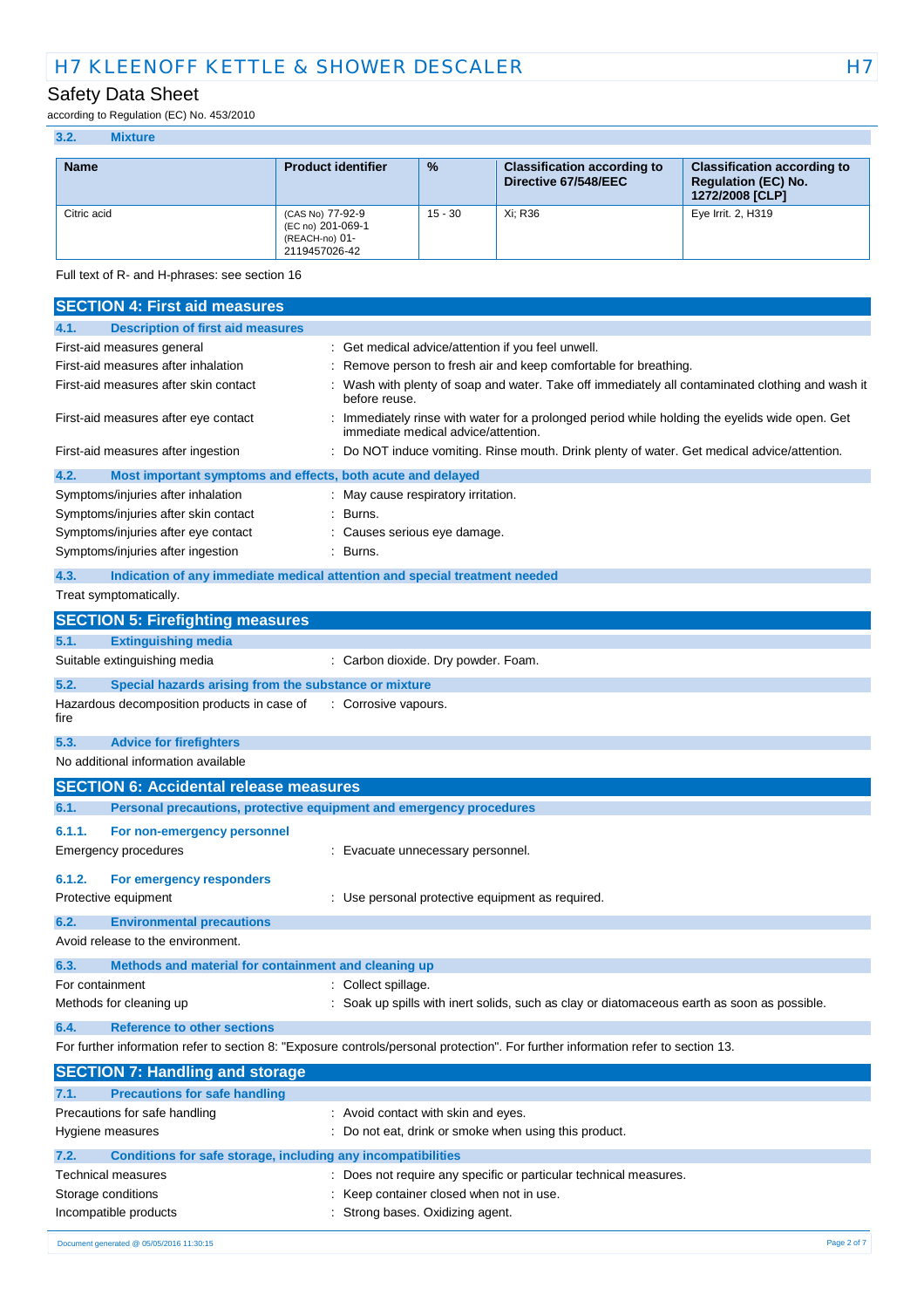## Safety Data Sheet

according to Regulation (EC) No. 453/2010

## Incompatible materials **incompatible** materials

Special rules on packaging **interpretate and the Special rules** on packaging in the sector of the Special rules

**7.3. Specific end use(s)**

No additional information available

## **SECTION 8: Exposure controls/personal protection**

**8.1. Control parameters**

No additional information available

#### **8.2. Exposure controls**

- Materials for protective clothing : Not required for normal conditions of use
- 
- Hand protection **in the contract of the Contract Serverse** entering in the Protective gloves
- Eye protection  $\qquad \qquad$ : Safety glasses
- Skin and body protection : Not required for normal conditions of use
- Respiratory protection : Not required for normal conditions of use



| <b>SECTION 9: Physical and chemical properties</b>            |                   |
|---------------------------------------------------------------|-------------------|
| 9.1.<br>Information on basic physical and chemical properties |                   |
| Physical state                                                | : Liquid          |
| Appearance                                                    | Mobile liquid.    |
| Colour                                                        | Yellow.           |
| Odour                                                         | odourless.        |
| Odour threshold                                               | No data available |
| pН                                                            | 1.7               |
| Relative evaporation rate (butylacetate=1)                    | No data available |
| Melting point                                                 | No data available |
| Freezing point                                                | No data available |
| Boiling point                                                 | No data available |
| Flash point                                                   | No data available |
| Auto-ignition temperature                                     | No data available |
| Decomposition temperature                                     | No data available |
| Flammability (solid, gas)                                     | No data available |
| Vapour pressure                                               | No data available |
| Relative vapour density at 20 °C                              | No data available |
| Relative density                                              | 1.12              |
| Solubility                                                    | No data available |
| Log Pow                                                       | No data available |
| Viscosity, kinematic                                          | No data available |
| Viscosity, dynamic                                            | No data available |
| <b>Explosive properties</b>                                   | No data available |
| Oxidising properties                                          | No data available |
| Explosive limits                                              | No data available |
| 9.2.<br><b>Other information</b>                              |                   |
| No additional information available                           |                   |
| <b>SECTION 10: Stability and reactivity</b>                   |                   |
| <b>Reactivity</b><br>10.1.                                    |                   |
| No additional information available                           |                   |
| 10.2.<br><b>Chemical stability</b>                            |                   |

Stable under normal conditions.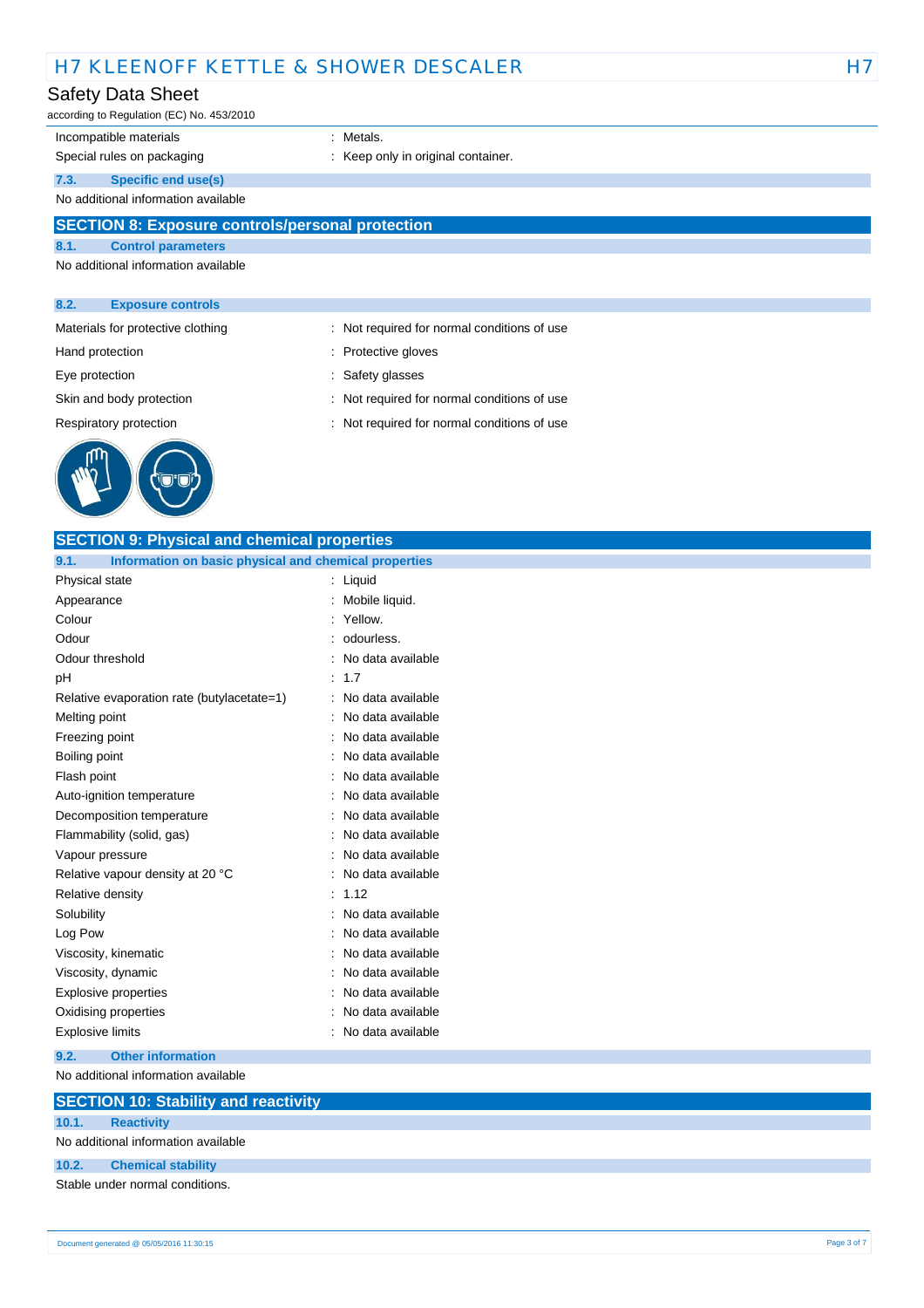## Safety Data Sheet

according to Regulation (EC) No. 453/2010

| 10.3.                               | <b>Possibility of hazardous reactions</b> |  |  |
|-------------------------------------|-------------------------------------------|--|--|
|                                     | No additional information available       |  |  |
| 10.4.                               | <b>Conditions to avoid</b>                |  |  |
| No additional information available |                                           |  |  |
| 10.5.                               | <b>Incompatible materials</b>             |  |  |
| metals.                             |                                           |  |  |
| 10.6.                               | <b>Hazardous decomposition products</b>   |  |  |
| No additional information available |                                           |  |  |

| <b>SECTION 11: Toxicological information</b>          |                                                       |
|-------------------------------------------------------|-------------------------------------------------------|
| Information on toxicological effects<br>11.1.         |                                                       |
| Acute toxicity                                        | : Not classified                                      |
| Skin corrosion/irritation                             | : Causes severe skin burns and eye damage.<br>pH: 1.7 |
| Serious eye damage/irritation                         | : Causes serious eye irritation.<br>pH: 1.7           |
| Respiratory or skin sensitisation                     | : Not classified                                      |
| Germ cell mutagenicity                                | : Not classified                                      |
| Carcinogenicity                                       | : Not classified                                      |
| Reproductive toxicity                                 | : Not classified                                      |
| Specific target organ toxicity (single exposure)      | : Not classified                                      |
| Specific target organ toxicity (repeated<br>exposure) | : Not classified                                      |
| Aspiration hazard                                     | Not classified                                        |

| <b>SECTION 12: Ecological information</b>          |                        |  |
|----------------------------------------------------|------------------------|--|
| 12.1.<br><b>Toxicity</b>                           |                        |  |
| <b>Citric acid (77-92-9)</b>                       |                        |  |
| LC50 fishes 1                                      | $> 100$ mg/l           |  |
| EC50 other aquatic organisms 1                     | 85 mg/l                |  |
| EC50 other aquatic organisms 2                     | IC50 algea (72 h) mg/l |  |
| <b>Persistence and degradability</b><br>12.2.      |                        |  |
| No additional information available                |                        |  |
| <b>Bioaccumulative potential</b><br>12.3.          |                        |  |
| <b>Citric acid (77-92-9)</b>                       |                        |  |
| Log Pow                                            | $-1.64$                |  |
| <b>Mobility in soil</b><br>12.4.                   |                        |  |
| No additional information available                |                        |  |
| <b>Results of PBT and vPvB assessment</b><br>12.5. |                        |  |
| No additional information available                |                        |  |
| <b>Other adverse effects</b><br>12.6.              |                        |  |
| No additional information available                |                        |  |
| <b>SECTION 13: Disposal considerations</b>         |                        |  |
| <b>Waste treatment methods</b><br>13.1.            |                        |  |
| No additional information available                |                        |  |
| <b>SECTION 14: Transport information</b>           |                        |  |
| In accordance with ADR / RID / IMDG / IATA / ADN   |                        |  |
| 14.1.<br><b>UN number</b>                          |                        |  |
| UN-No. (ADR)                                       | 1760                   |  |
| UN-No. (IMDG)                                      | 1760                   |  |
| UN-No.(IATA)                                       | 1760                   |  |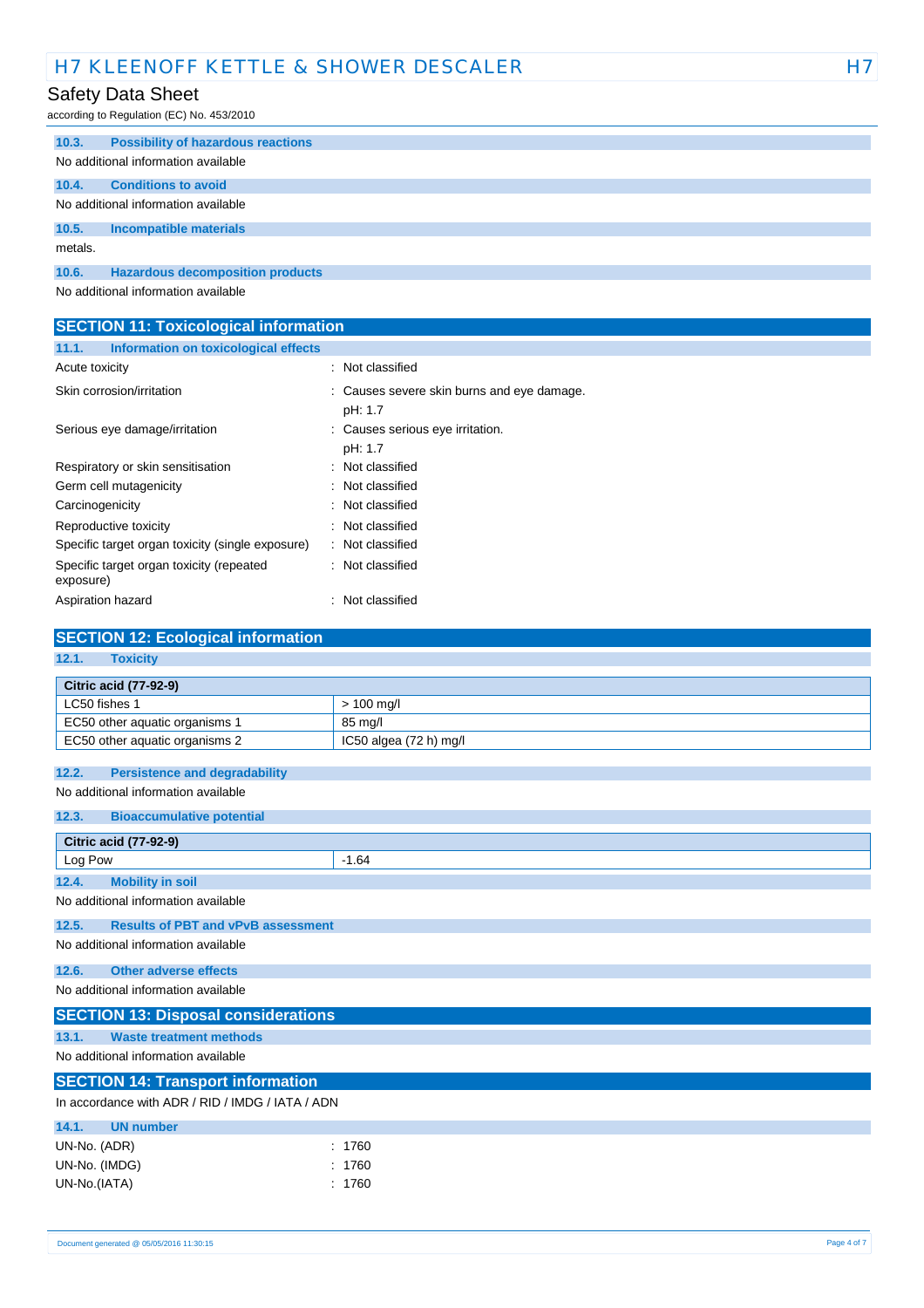## Safety Data Sheet

according to Regulation (EC) No. 453/2010

| 14.2.<br><b>UN proper shipping name</b>                      |                                                               |
|--------------------------------------------------------------|---------------------------------------------------------------|
| Proper Shipping Name (ADR)                                   | : CORROSIVE LIQUID, N.O.S.                                    |
| Proper Shipping Name (IMDG)                                  | CORROSIVE LIQUID, N.O.S.<br>÷.                                |
| Proper Shipping Name (IATA)                                  | : CORROSIVE LIQUID, N.O.S.                                    |
| Transport document description (ADR)                         | : UN 1760 CORROSIVE LIQUID, N.O.S. (CITRIC ACID), 8, III, (E) |
| Transport document description (IMDG)                        | : UN 1760 CORROSIVE LIQUID, N.O.S., 8, III                    |
| 14.3.<br><b>Transport hazard class(es)</b>                   |                                                               |
| <b>ADR</b>                                                   |                                                               |
| Transport hazard class(es) (ADR)                             | : 8                                                           |
| Danger labels (ADR)                                          | : 8                                                           |
|                                                              |                                                               |
|                                                              |                                                               |
| <b>IMDG</b>                                                  |                                                               |
| Transport hazard class(es) (IMDG)                            | : 8                                                           |
| Danger labels (IMDG)                                         | $\therefore$ 8                                                |
|                                                              |                                                               |
|                                                              |                                                               |
| <b>IATA</b>                                                  |                                                               |
| Transport hazard class(es) (IATA)                            | : 8                                                           |
| Hazard labels (IATA)                                         | : 8                                                           |
|                                                              |                                                               |
|                                                              |                                                               |
| 14.4.<br><b>Packing group</b>                                |                                                               |
| Packing group (ADR)                                          | $\pm$ 111                                                     |
| Packing group (IMDG)                                         | $\pm$ 111                                                     |
| Packing group (IATA)                                         | $\mathbf{1}$                                                  |
| 14.5.<br><b>Environmental hazards</b>                        |                                                               |
| Dangerous for the environment                                | : No                                                          |
| Marine pollutant                                             | : No                                                          |
| Other information                                            | No supplementary information available<br>÷                   |
| 14.6.<br><b>Special precautions for user</b>                 |                                                               |
| - Overland transport                                         |                                                               |
| Classification code (ADR)                                    | $\therefore$ C9                                               |
| Special provisions (ADR)                                     | : 274                                                         |
| Limited quantities (ADR)                                     | : 5L                                                          |
| Excepted quantities (ADR)                                    | E <sub>1</sub><br>÷                                           |
| Packing instructions (ADR)                                   | P001, IBC03, LP01, R001<br>÷                                  |
| Mixed packing provisions (ADR)                               | : MP19                                                        |
| Portable tank and bulk container instructions<br>(ADR)       | : T7                                                          |
| Portable tank and bulk container special<br>provisions (ADR) | : TP1, TP28                                                   |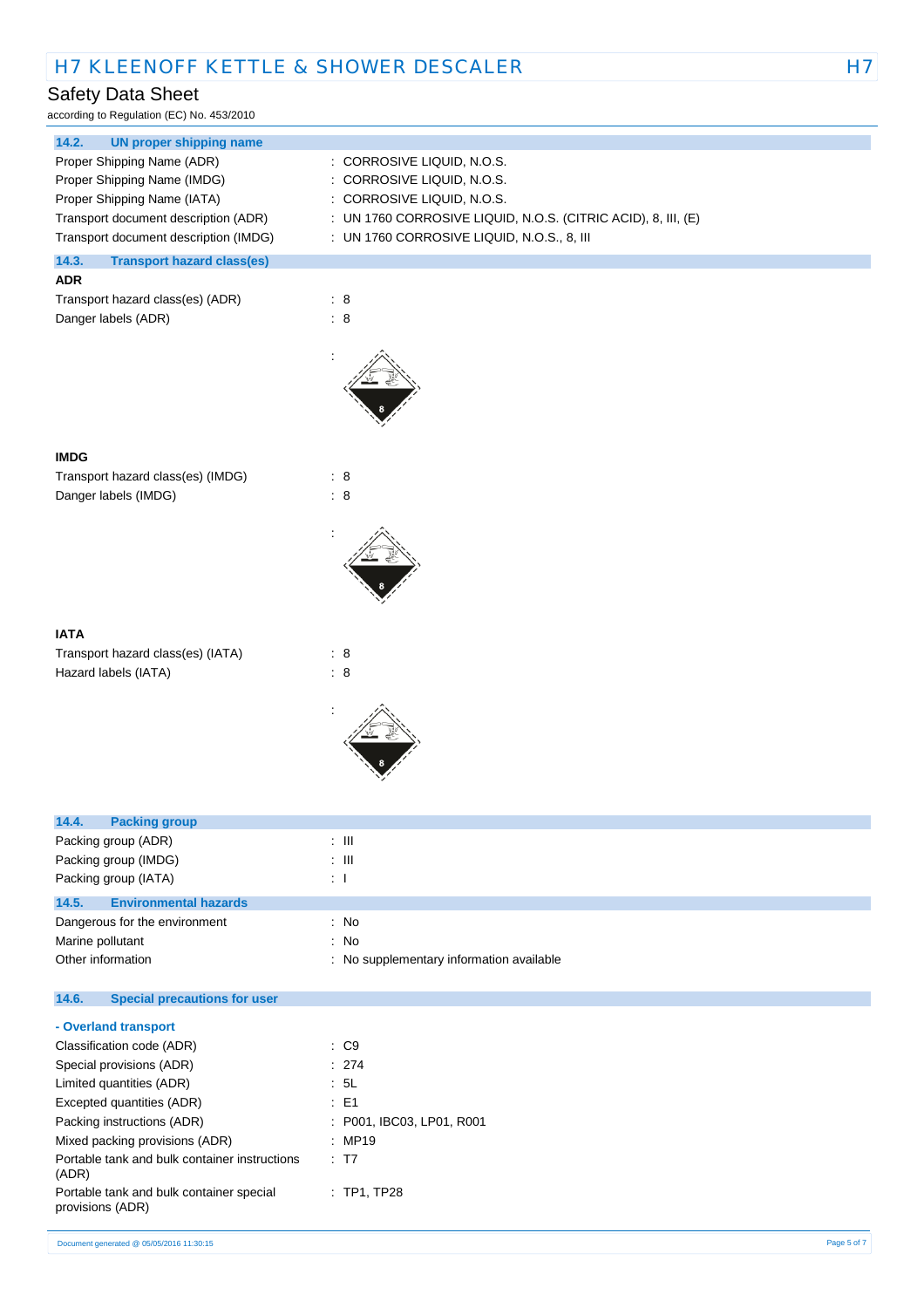| <b>Safety Data Sheet</b>                            |                                                                                                |  |
|-----------------------------------------------------|------------------------------------------------------------------------------------------------|--|
| according to Regulation (EC) No. 453/2010           |                                                                                                |  |
| Tank code (ADR)                                     | $:$ L4BN                                                                                       |  |
| Vehicle for tank carriage                           | : AT                                                                                           |  |
| Transport category (ADR)                            | : 3                                                                                            |  |
| Special provisions for carriage - Packages<br>(ADR) | : V12                                                                                          |  |
| Hazard identification number (Kemler No.)           | : 80                                                                                           |  |
| Orange plates                                       | ÷<br>80<br>1760                                                                                |  |
| Tunnel restriction code (ADR)                       | $\mathbf{E}$                                                                                   |  |
| EAC code                                            | : 2X                                                                                           |  |
| APP code                                            | $\therefore$ B                                                                                 |  |
| - Transport by sea                                  |                                                                                                |  |
| Special provisions (IMDG)                           | : 223, 274                                                                                     |  |
| Limited quantities (IMDG)                           | : 5L                                                                                           |  |
| Excepted quantities (IMDG)                          | $\therefore$ E1                                                                                |  |
| Packing instructions (IMDG)                         | : P001, LP01                                                                                   |  |
| IBC packing instructions (IMDG)                     | : IBC03                                                                                        |  |
| Tank instructions (IMDG)                            | : T7                                                                                           |  |
| Tank special provisions (IMDG)                      | : TP1, TP28                                                                                    |  |
| EmS-No. (Fire)                                      | $: F-A$                                                                                        |  |
| EmS-No. (Spillage)                                  | $: S-B$                                                                                        |  |
| Stowage category (IMDG)                             | : A                                                                                            |  |
| - Air transport                                     |                                                                                                |  |
| PCA Excepted quantities (IATA)                      | $\cdot$ EO                                                                                     |  |
| PCA Limited quantities (IATA)                       | : Forbidden                                                                                    |  |
| PCA limited quantity max net quantity (IATA)        | : Forbidden                                                                                    |  |
| PCA packing instructions (IATA)                     | : 850                                                                                          |  |
| PCA max net quantity (IATA)                         | : 0.5L                                                                                         |  |
| CAO packing instructions (IATA)                     | : 854                                                                                          |  |
| CAO max net quantity (IATA)                         | : 2.5L                                                                                         |  |
| Special provisions (IATA)                           | : A3                                                                                           |  |
| ERG code (IATA)                                     | : 8L                                                                                           |  |
| 14.7.                                               | Transport in bulk according to Annex II of MARPOL 73/78 and the IBC Code                       |  |
| IBC code                                            | : Not applicable.                                                                              |  |
| <b>SECTION 15: Regulatory information</b>           |                                                                                                |  |
| 15.1.                                               | Safety, health and environmental regulations/legislation specific for the substance or mixture |  |
| 15.1.1.<br><b>EU-Regulations</b>                    |                                                                                                |  |
| Contains no substances with Annex XVII restrictions |                                                                                                |  |
| Contains no substance on the REACH candidate list   |                                                                                                |  |
| Contains no REACH Annex XIV substances              |                                                                                                |  |
|                                                     |                                                                                                |  |

#### **15.1.2. National regulations**

#### **Germany**

| ---------                                                                      |                                                                                                           |  |
|--------------------------------------------------------------------------------|-----------------------------------------------------------------------------------------------------------|--|
| VwVwS Annex reference                                                          | : Water hazard class (WGK) 1, slightly hazardous to water (Classification according to VwVwS,<br>Annex 4) |  |
| 12th Ordinance Implementing the Federal<br>Immission Control Act - 12. BlmSchV | : Is not subject of the 12. BlmSchV (Hazardous Incident Ordinance)                                        |  |
| <b>Denmark</b>                                                                 |                                                                                                           |  |

## Recommendations Danish Regulation : Young people below the age of 18 years are not allowed to use the product **15.2. Chemical safety assessment**

#### No additional information available